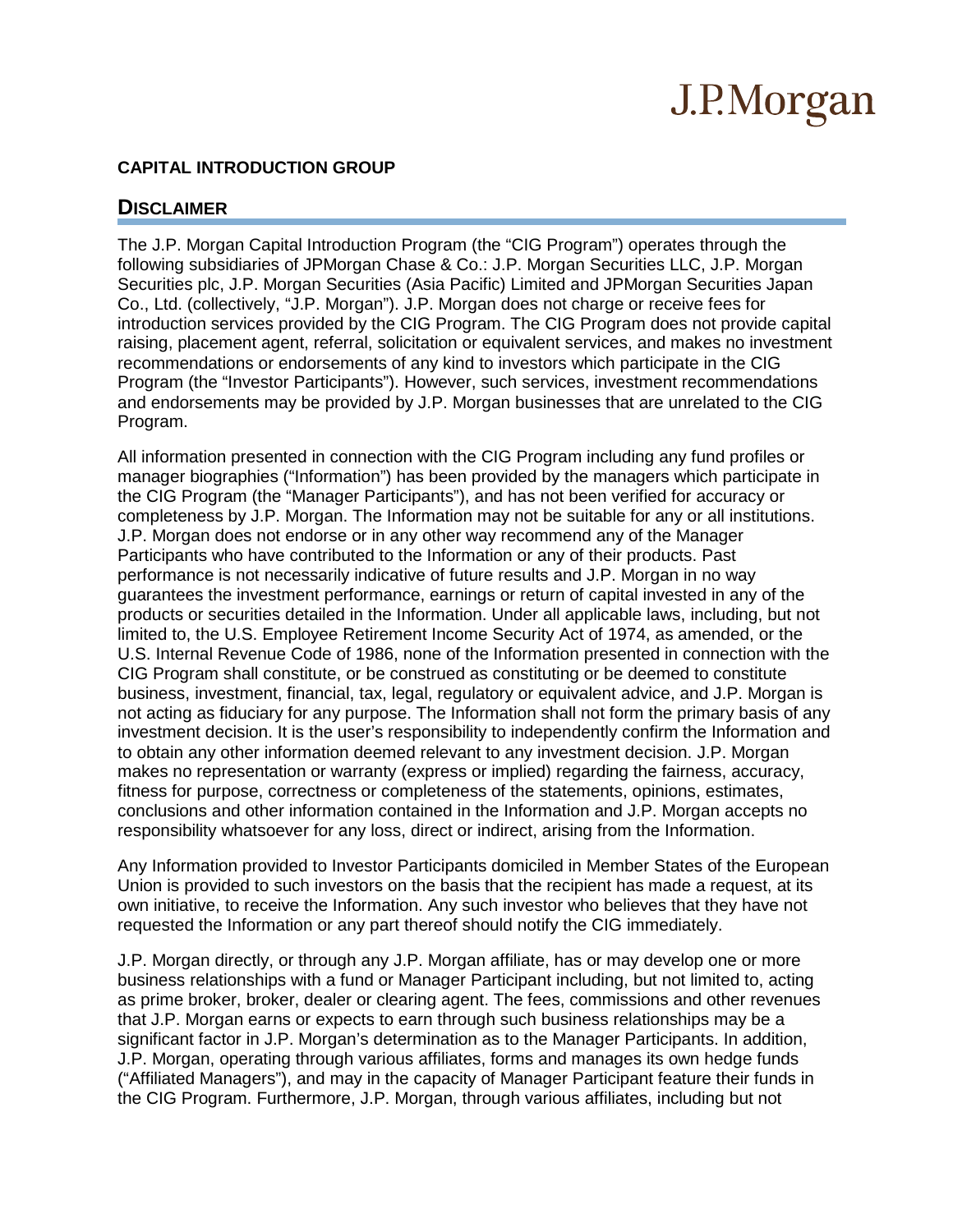limited to Affiliated Managers, may invest in hedge funds that are clients of J.P. Morgan, and may participate in the CIG Program as an Investor Participant. Through such business relationships, J.P. Morgan may possess certain information about such funds or managers, including, potentially the fact that a manager's or fund's relationship with J.P. Morgan has been terminated. With respect to such or any other type of information, whether or not material, J.P. Morgan has no responsibility to, and may not, disclose that information to you. The foregoing business relationships may conflict with any relationship that J.P. Morgan may have or will have with you including one with an advisory or discretionary component to it ("Advisory Relationship"). Any information or material accompanying this disclaimer shall not be deemed under any circumstances to be provided to you as part of such Advisory Relationship. In addition, unless expressly agreed to the contrary, J.P. Morgan shall be under no obligation as a result of such Advisory Relationship to provide you with any advice or recommendations in connection with the Information or any other material relating to any particular fund or manager referenced therein. You should not construe silence by J.P. Morgan at any time as approval or endorsement of any statements made by a fund or its manager.

The Information is provided for informational purposes only and may not be disclosed to any other party or used for any other purpose whatsoever without the prior consent of J.P. Morgan. The Information does not constitute and shall not be construed as constituting or be deemed to constitute: (i) a research product of the J.P. Morgan research department; or (ii) an invitation to treat in respect of, an offer or a solicitation of an offer to buy or sell any securities or constitute advice to buy or sell any security. The Information may be subject to change and neither the Capital Introduction Group nor J.P. Morgan has any duty to update the Information. In the United States, the Information is intended solely for institutions that are "accredited investors" (as defined by the U.S. Securities Act of 1933) and "qualified purchasers" (as defined in U.S. Investment Company Act of 1940). In the United Kingdom, the Information is intended solely for persons that are "investment professionals" for the purposes of Article 14 of the Financial Services and Markets Act 2000 (Promotion of Collective Investment Schemes) (Exemptions) Order 2001 (the "CIS Order") or a "high net worth company or unincorporated association" for the purposes of Article 22 of the CIS Order. In other jurisdictions, the Information is intended solely for institutions qualifying under equivalent standards under the laws of the jurisdictions of their residence.

The funds and securities that may be discussed in the Information have not been registered or qualified with, nor approved or disapproved by, the U.S. Securities and Exchange Commission, nor has any regulatory authority passed upon the accuracy or adequacy of the Information that has been or will be provided in connection with the CIG Program.

The Information has been prepared without taking account of knowledge, experience, objectives, financial situation or needs of individual investors. An investment in the products detailed in the Information carries potential risks and fees which are described in the relevant disclosure documents issued by the issuer of the product. An investor should, before deciding whether to invest in a fund, consider the appropriateness of the fund, having regard to the relevant disclosure documents and the investor's knowledge, experience, objectives, financial situation and needs. An investment in a hedge fund is speculative and involves a high degree of risk, which each investor must carefully consider. Returns generated from an investment in a hedge fund may not adequately compensate investors for the business and financial risks assumed. An investor in hedge funds could lose all or a substantial amount of his or her investment. While hedge funds are subject to market risks common to other types of

Capital Introduction Group Disclaimer October 1, 2016 Page 2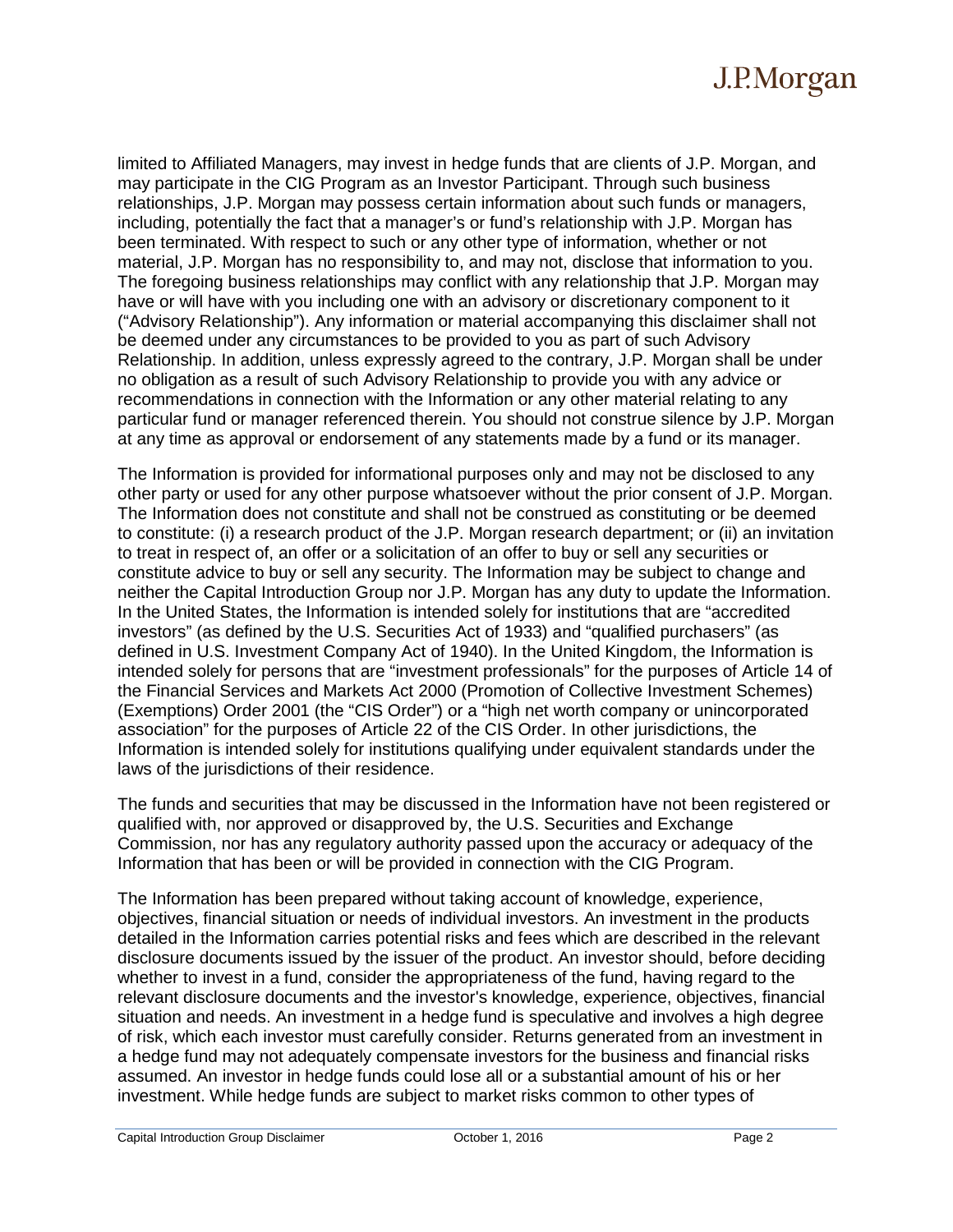investments, including market volatility, hedge funds employ certain trading techniques, such as the use of leveraging and other speculative investment practices that may increase the risk of investment loss. Other risks associated with hedge fund investments include, but are not limited to, the fact that hedge funds:

- can be highly illiquid;
- are not required to provide periodic pricing or valuation information to investors;
- may involve complex tax structures and delays in distributing important tax information;
- are not subject to the same regulatory requirements as mutual funds;
- often charge higher fees and the high fees may offset the fund's trading profits;
- may have a limited operating history;
- can have performance that is volatile;
- may have a fund manager who has total trading authority over the fund and the use of a single adviser applying generally similar trading programs could mean a lack of diversification, and consequentially, higher risk;
- may not have a secondary market for an investor's interest in the fund and none may be expected to develop;
- may have restrictions on transferring interests in the fund; and
- may affect a substantial portion of its trades on foreign exchanges.

### **ADDITIONAL NOTICE TO RESIDENTS OF AUSTRALIA**

The Information is provided by J.P. Morgan to wholesale clients only (within the meaning of section 761G of the Corporations Act 2001 (Cth)). By accepting the Information, you are representing that you are a wholesale client. The Information is not and does not constitute an offer, invitation or recommendation to subscribe for, or purchase any security or financial product.

J.P. Morgan Securities LLC, J.P. Morgan Securities plc and J.P. Morgan Securities (Asia Pacific) Limited are the entities that may be used to provide services to Australia clients under the CIG Program. These entities are exempt from holding an AFSL and may provide financial services in accordance with applicable ASIC Class Order relief under the Corporations Act 2001 of Australia (the "Act") as described below.

- 1. J.P. Morgan Securities LLC provides financial services in Australia pursuant to ASIC Class Order 03/1100 and is primarily regulated by the U.S. Securities and Exchange Commission under the laws of the United States of America, which differ from Australian laws.
- 2. J.P. Morgan Securities plc provides financial services in Australia pursuant to ASIC Class Order 03/1099 and is authorized by the Prudential Regulation Authority ("PRA") and regulated by the Financial Conduct Authority and the PRA under the laws of United Kingdom, which differ from Australian laws.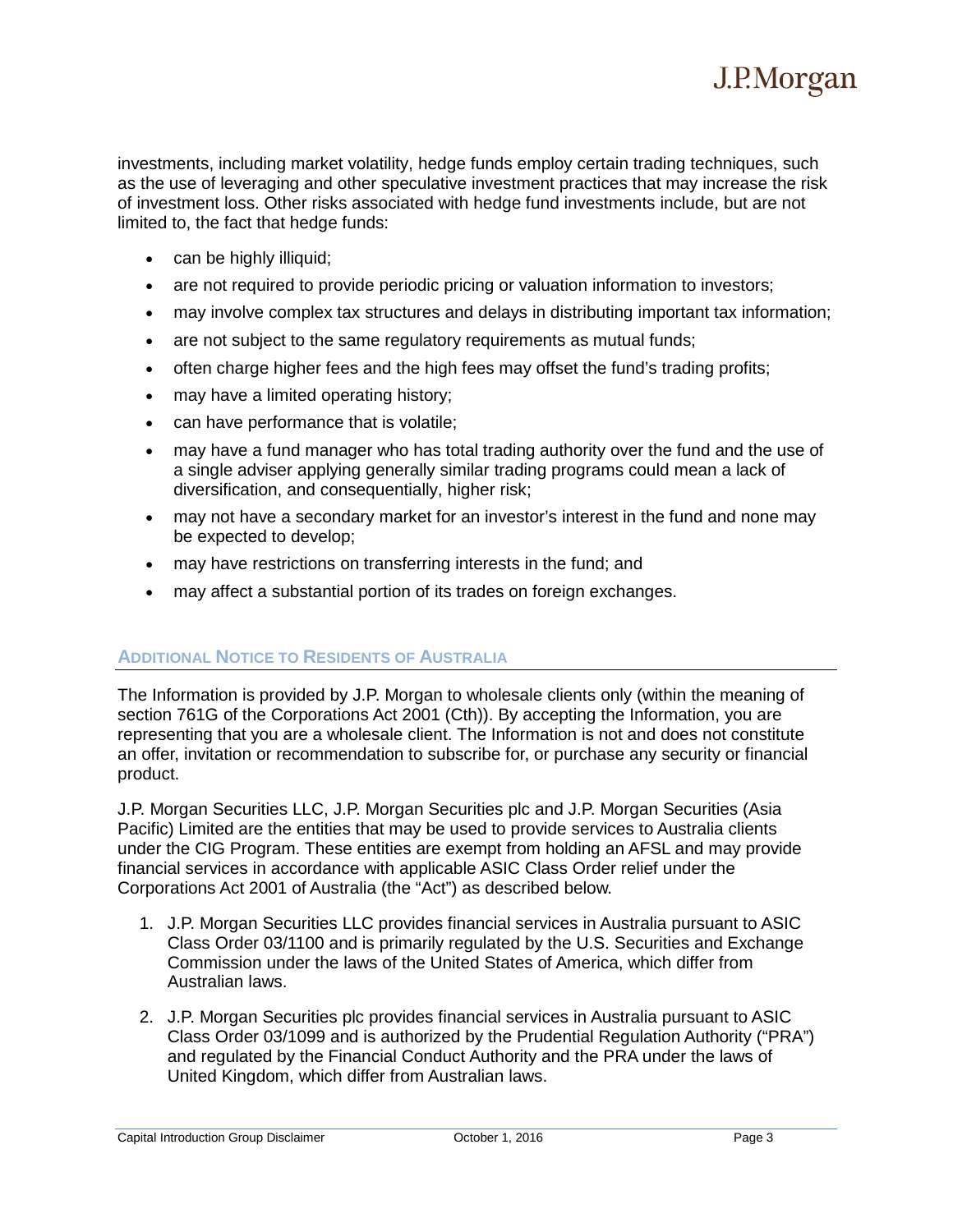3. J.P. Morgan Securities (Asia Pacific) Limited provides financial services in Australia pursuant to ASIC Class Order 03/1103 and is regulated by the Hong Kong Securities and Futures Commission under the laws of Hong Kong, which differ from Australian laws.

#### **ADDITIONAL NOTICE TO RESIDENTS OF AUSTRIA**

This information is marketing information solely directed at qualified investors. It does not constitute an offer to sell or a solicitation of an offer to buy an interest in the funds or securities referred to herein. No public offer within the meaning of section 1 para 1 no 1 of the Austrian Capital Markets Act (*Kapitalmarktgesetz* - *KMG*) or section 24 or section 33 of the Austrian Investment Funds Act (*Investmentfondsgesetz* - *InvFG*) of the interests in the funds or securities referred to herein is being made in Austria. The interests in the funds or securities referred to herein are not authorized for distribution under the InvFG. The interests in the funds or securities referred to herein are being offered in Austria exclusively by way of a private placement to a limited number of addresses which have been individually selected whereby the identity of the addresses has been determined before the marketing was commenced. Neither this document nor any other document in connection with the interests in the funds or securities referred to herein is a prospectus according to the KMG or the InvFG and has therefore not been drawn up, audited, approved and published in accordance with said acts. Neither this document nor any other document connected with the interests in the funds or securities referred to herein may be distributed, passed on or disclosed to any other person in Austria, save as specifically agreed with you. The interests in the funds or securities referred to herein may only be (re)sold or transferred in Austria in accordance with the provisions of the KMG, the InvFG and any other laws applicable in Austria governing the issue, (re)sale and offering of securities or units in investment funds. The information contained in this document is of a general nature and does not constitute any type of investment advice whatsoever and does not purport to express an opinion as to the suitability of the interests in the funds or securities referred to herein for, nor does it recommend the interests in the funds or securities referred to herein to, any particular investor. This information is confidential and property of J.P. Morgan and is furnished to professional investors solely for their information and its content may not be copied, distributed, disclosed or otherwise be made available, directly or indirectly, to any other person apart from the investors or their advisers by any recipient, in whole or in part.

Forward-looking statements are speculative in nature and involve known and unknown risks, uncertainties and other factors, which may cause the actual results, financial condition, performance, or achievements of fund(s) or securities to differ materially from the results, financial condition, performance or achievements expressed or implied by such forwardlooking statements. Past performance is not indicative of future performance.

#### **ADDITIONAL NOTICE TO RESIDENTS OF BELGIUM**

None of the Information has been, nor will it be, approved by the Belgian Banking, Finance and Insurance Commission ("Commission bancaire, financière et des assurances"/"Commissie voor het Bank-, Financie- en Assurantiewezen"). Accordingly, the Information does not constitute a public offer. Fund interests have been, or will be, sold, offered for sale or marketed in Belgium only to (i) less than 100 persons (other than "Qualified Investors") or (ii) persons who either each subscribe for a minimum of EUR 50,000 or are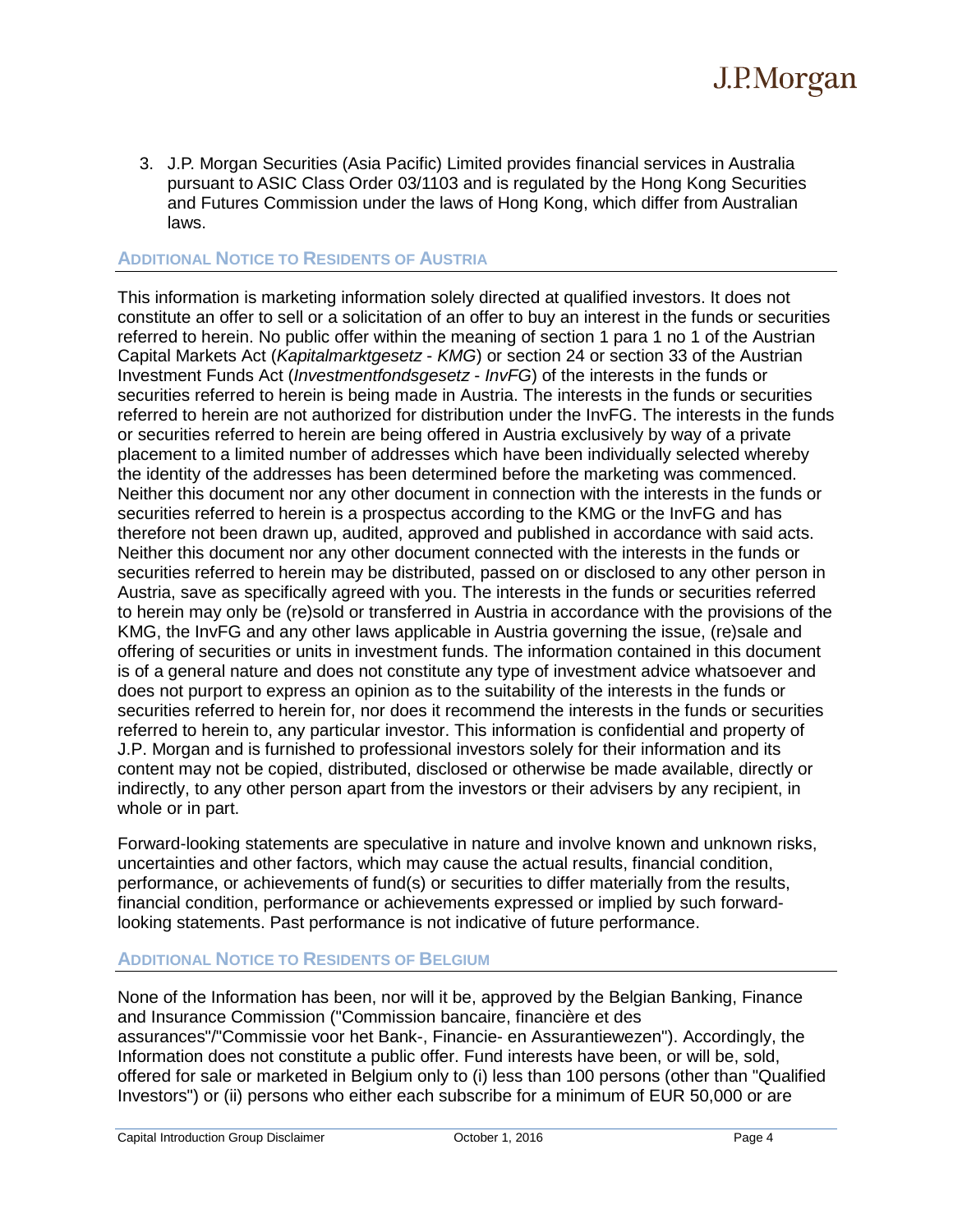

exclusively Qualified Investors, acting for their own account, and listed in Article 5, § 3 of the Law of July 20, 2004 on certain forms of collective management of investment portfolios ("relative a certaines formes de gestion collectives de portefeuilles d'investissement"/"betreffende bepaalde vormen van collectief beheer van beleggingsportefeuilles") and extended by the Royal Decree of September 26, 2006 on the extension of the scope of the term "Qualified Investors" ("portant extension de la notion d'investisseurs qualifiés et de la notion d'investisseurs institutionnels ou professionnels"/"tot uitbreiding van het begrip gekwalificeerde belegger en het begrip institutionele of professionele belegger") adopted pursuant to and on the basis of Article 5  $\S$  3, 9° of the Law of July 20, 2004. The Information has been, or will be, individually addressed in Belgium to such persons, for their personal use and exclusively for the purposes of the offering of fund interests. Accordingly, this document may neither be used for any other purpose nor passed on to any other investor in Belgium.

#### **ADDITIONAL NOTICE TO RESIDENTS OF FINLAND**

The Information may only be distributed in Finland to investors who qualify as professional investors under the Finnish Investment Funds Act 48/1999. The Information does not constitute a prospectus under the Prospectus Directive 2003/71/EC (as amended), the Finnish Securities Markets Act 746/2012 or the Finnish Investment Funds Act 48/1999 and has not been approved by or notified to the Finnish Financial Supervisory Authority. The Information does not constitute a public offer or an advertisement of securities in Finland and interests in the fund(s) or securities will not and may not be offered, sold, advertised or otherwise marketed, directly or indirectly, in or into Finland, other than to investors who qualify as professional investors under the Finnish Investment Funds Act 48/1999. Any offer or sale of interests in the fund(s) or securities in Finland shall be pursuant to a private placement exemption as defined under the Prospectus Directive 2003/71/EC, Article 3(2,) the Finnish Securities Market Act 746/2012 or the Finnish Investment Funds Act 48/1999 and any regulation made thereunder, as supplemented and amended from time to time. The Information shall not be used for the purpose of, or in connection with, any offer or solicitation relating to non-professional investors in Finland, and such material shall not be delivered to such non-professional investors.

#### **ADDITIONAL NOTICE TO RESIDENTS OF FRANCE**

This Information is being provided to you further to your prior spontaneous request. This Information has not been submitted to the French authority supervising the financial markets, the Autorité des marchés financiers ("AMF"), for prior approval pursuant to Article L214-1-1 of the French financial and monetary code. Accordingly, the interests in the fund(s) or securities may not be marketed or offered for subscription or sale in France. Neither this Information nor any other offering or marketing material relating to the offer of interests in the fund(s) or securities may be distributed or caused to be distributed in France or used in connection with any other offer for the subscription or sale of such interests in France. The Information does not constitute an offer for subscription, or an offer to provide financial advice not any financial solicitation.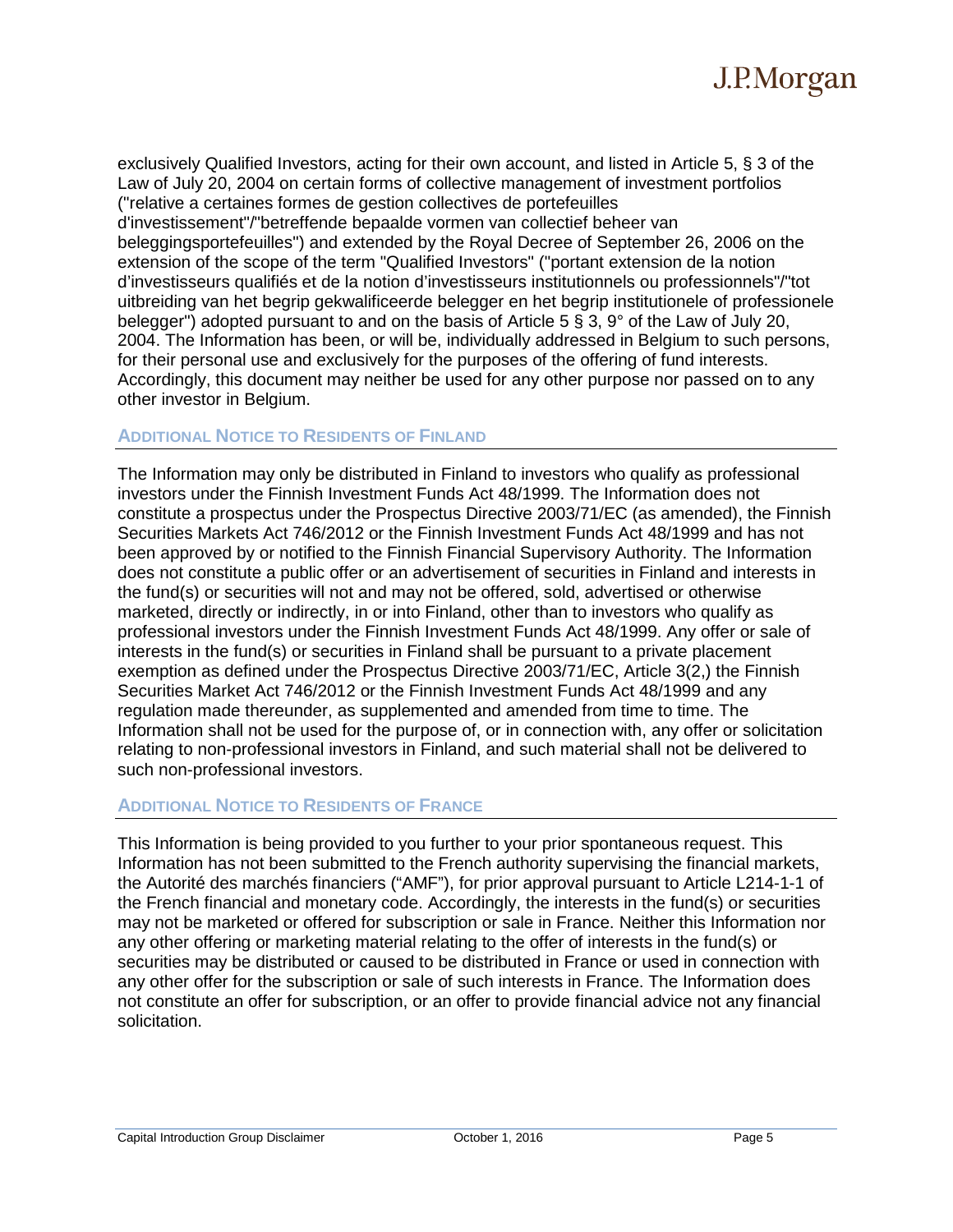#### **ADDITIONAL NOTICE TO RESIDENTS OF GERMANY**

The interests in the fund(s) or securities are neither registered for public distribution with the German Federal Financial Services Supervisory Authority (Bundesanstalt für Finanzdienstleistungsaufsicht – BaFin) according to the German Investment Act (Investmentgesetz) nor listed on a German exchange. No sales prospectus pursuant to the German Securities Prospectus Act (Wertpapierprospektgesetz) or the German Securities Selling Prospectus Act (Wertpapier-Verkaufsprospektgesetz) has been filed with the BaFin. Consequently, neither the interests in the fund(s) nor securities must be distributed in or into Germany by way of a public offer, public advertisement or in any similar manner, and this document and any other document relating to the fund, as well as information or statements contained therein, may not be supplied to the public in Germany or used in connection with any offer for subscription of the interests in the fund(s) or securities to the public in Germany or any other means of public marketing. Any resale of the interests in the fund(s) or securities in Germany must not be made by way of a public offer, public advertisement or in any similar manner and should also comply with the applicable exemptions of Section 3 para. 2 of the German Securities Prospectus Act, Section 2 para. 11 of the German Investment Act, Section 8f para. 2 of the German Securities Selling Prospectus Act, as applicable, and any other laws applicable in Germany governing the sale and offering of the interests in the fund(s) or securities. Participation in the CIG Program does not create an advisory, agency, or placement agreement. The organizer refuses any liability, which may result from any potential business relationship between the guests to the capital introduction.

#### **ADDITIONAL NOTICE TO RESIDENTS OF HONG KONG**

The Information has not been reviewed or authorized by the Hong Kong Securities and Futures Commission nor has it been reviewed by any other regulatory authority and, accordingly, the Information must not be issued, circulated or distributed in Hong Kong other than in circumstances which do not constitute an offer or sale of any funds to the public in Hong Kong, or to a professional investor as defined in the Securities and Futures Ordinance (Cap. 571) and the Securities and Futures (Professional Investor) Rules (Cap. 571D) (a "Professional Investor"). Unless permitted by the securities laws of Hong Kong, no person may issue in Hong Kong, or have in its possession for issue in Hong Kong, the Information or any other advertisement, invitation or document relating to the funds other than to a Professional Investor.

The securities described in the Information may not be offered for sale or sold in Hong Kong, by means of any document, other than (i) to Professional Investors; or (ii) in other circumstances which do not result in the document being a "prospectus" as defined in the Companies Ordinance (Cap. 32) or which do not constitute an offer to the public within the meaning of the Companies Ordinance.

#### **ADDITIONAL NOTICE TO RESIDENTS OF ITALY**

The Information presented in connection with the CIG Program is provided for informational purposes only and nothing contained in the Information should be construed as constituting an offering by J.P. Morgan to sell interests in the fund(s) or securities to any person or entity within, or ordinarily resident in, the Republic of Italy, pursuant to Italian laws where such an offer or solicitation is illegal. J.P. Morgan is not soliciting any action based on the Information.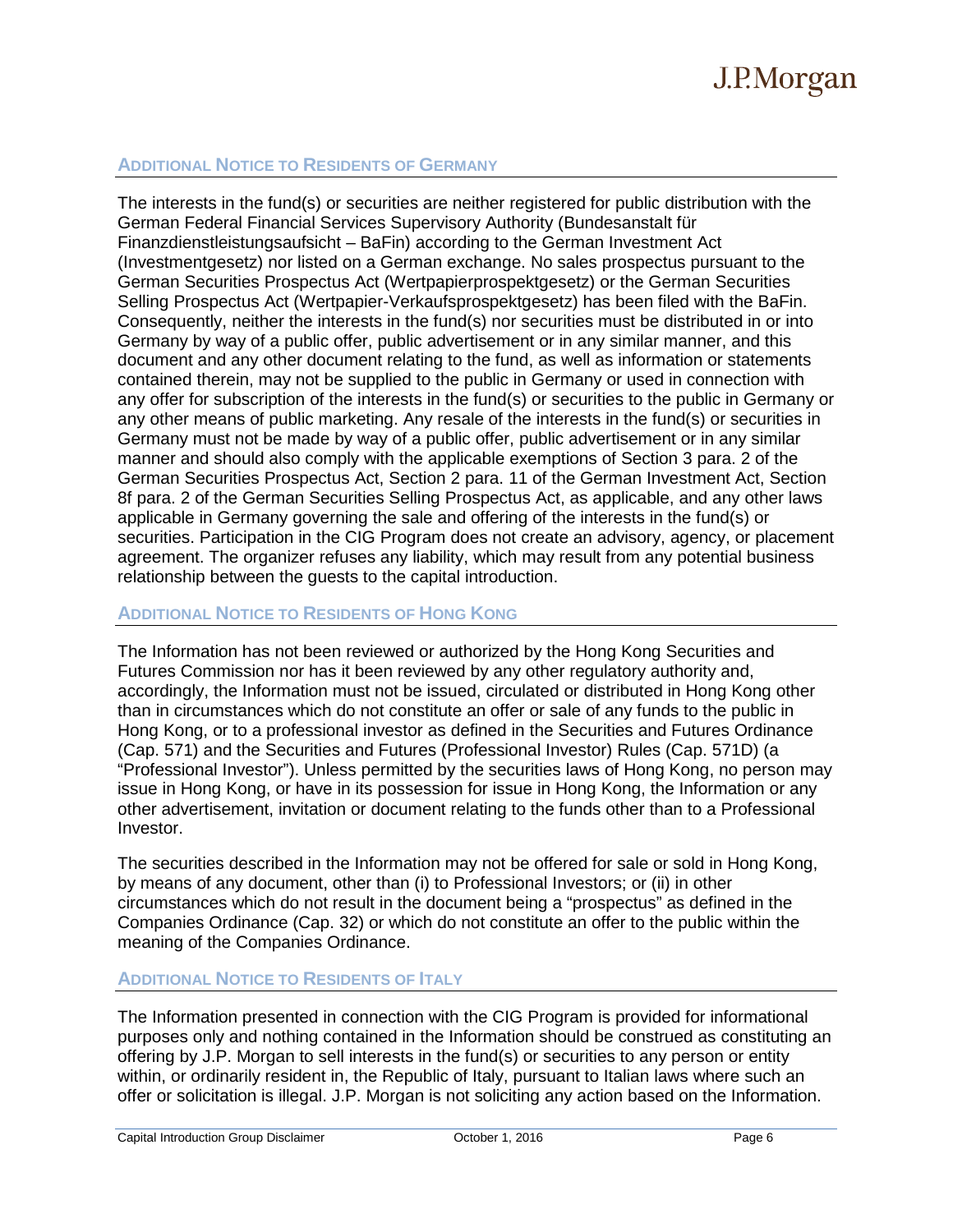

The Information presented in connection with the CIG Program is provided for general information purposes only and must not be used for offering or soliciting sales in the Republic of Italy. The fund(s) is/are not authorized for distribution in the Republic of Italy and J.P. Morgan assumes no responsibility for any Information presented in connection with the CIG Program that cannot be distributed to any Italian investor in violation of regulations, laws or other rules in force in the Republic of Italy. Any use of the Information presented in connection with the CIG Program is at the sole and exclusive risk of the user, who assumes full legal, regulatory and financial responsibility and risk of loss resulting from such use. J.P. Morgan shall not be liable for any special, indirect, incidental, consequential or punitive damages or any other damages whatsoever, whether in an action of contract, statute, tort (including, without limitation, negligence) or otherwise, relating to the use of the Information presented in connection with the CIG Program. If any of the foregoing is not fully enforceable for any reason, the remainder shall nonetheless continue to apply.

#### **ADDITIONAL NOTICE TO RESIDENTS OF JAPAN**

The Information is provided to the following investors in Japan only: (i) a company that is an issuer of stock certificates that are listed on a financial instruments exchange; (ii) a stock company or a foreign company that has a capital of at least ¥500 million (or its equivalent in any other currency); (iii) a "qualified institutional investor" as defined under Article 2, Paragraph 3, Item 1 of the Financial Instruments and Exchange Law of Japan (Law No. 25 of 1948, as amended) ("**FIEL**") and Article 10 of the Cabinet Order regarding Definitions under Article 2 of the FIEL; or (iv) an employee pension fund (*kousei nenkin kikin)*, corporate pension fund (*kigyou nenkin kikin*) or any similar pension fund with balance sheet of at least ¥10 billion.

The Information is provided for informational purposes only and does not constitute, and shall not be construed as constituting or be deemed to constitute, an invitation to treat in respect of, an offer or a solicitation of an offer to buy or sell any securities or constitute advice to buy or sell any security in Japan.

#### **ADDITIONAL NOTICE TO RESIDENTS OF MONACO**

The interests in the fund(s) or securities may not be offered or sold, directly or indirectly, to the public in Monaco other than by a Monaco duly authorized intermediary acting as a professional institutional investor. Consequently, this Information may only be communicated to banks duly licensed by the "Autorité de Contrôle Prudentiel" and portfolio management companies duly licensed by the "Commission de Contrôle des Activités Financières" by virtue of Law n° 1.144 of July 26<sup>th</sup>, 1991 and Law 1.338 of September  $7<sup>th</sup>$ , 2007.

The addressees hereof are perfectly fluent in English and expressly waive the possibility of a French translation of the Information. Les destinataires du présent document reconnaissent être à même d'en prendre connaissance en langue anglaise et renonce expressément à une traduction française.

#### **ADDITIONAL NOTICE TO RESIDENTS OF NETHERLANDS**

This Information is being provided to you further to your prior request. Neither the fund(s) nor the manager(s) are subject to (i) the licence requirement under the Dutch Financial Supervision Act (Wet op het financieel toezicht) and (ii) the supervision of the Dutch Authority for the Financial Markets (Autoriteit Financiële Markten)". The interest in the fund(s) or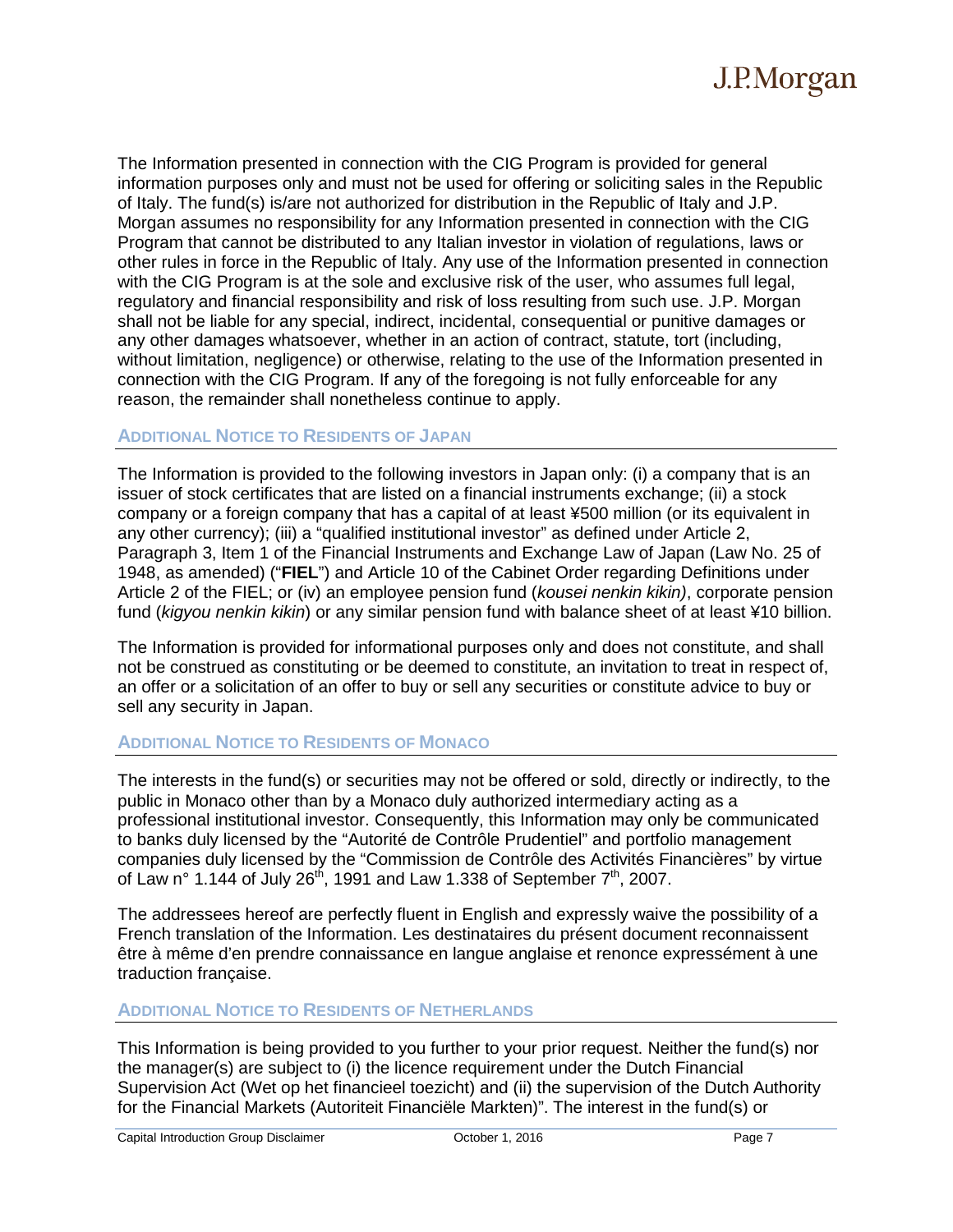securities may not be offered, sold, transferred or delivered, directly or indirectly, in the Netherlands as part of their initial distribution or at any time thereafter, other than to individuals or legal entities that are considered qualified investors (*gekwalificeerde beleggers*) within the meaning of section 1:1 of the Dutch Financial Supervision Act (Wet op het financieel toezicht; **Wft**). By participating in any meetings hosted by the Capital Introduction Group, you accept that your relations with CIG, including any non-contractual relations, is governed by English law.

### **ADDITIONAL NOTICE TO RESIDENTS OF NEW ZEALAND**

The Information is provided by J.P. Morgan to wholesale investors only (within the meaning of Schedule 1 of the Financial Markets Conduct Act 2013). By accepting the Information, you are representing that you are a wholesale investor.

#### **ADDITIONAL NOTICE TO RESIDENTS OF PEOPLE'S REPUBLIC OF CHINA**

The Information is intended solely for, and addressed only to, investors of the People's Republic of China (the "PRC") who are qualified under the laws of the People's Republic of China to invest in offshore funds, including public funds, private funds or hedge funds. Any securities referred to in the Information are not, and will not be, registered with, authorized by, nor approved by any PRC authorities. It shall be the sole responsibility of the PRC investors, to verify their eligibility to purchase any fund, to obtain any required approval, quota and/or registration in the PRC, and to comply with all applicable regulatory requirements under the PRC legal regime.

#### **ADDITIONAL NOTICE TO RESIDENTS OF PORTUGAL**

This material is addressed only to institutional investors, as so qualified pursuant to the Portuguese Securities Code (Decree-Law 486/99, dated November 13, 2000, as amended) or to pre-determined investors and does not qualify as a offer of units/shares in undertakings for collective investments, as per article 1 no.3 ex vi article 15 of Undertakings for Collective Investment Law.

#### **ADDITIONAL NOTICE TO RESIDENTS OF REPUBLIC OF CHINA (TAIWAN)**

"The information is intended solely for, and addressed only to: (i) qualified institutional investors in the Republic of China (the "ROC"); or (ii) up to 35 entities and individuals meeting specific criteria in the ROC, pursuant to the Rules Governing Offshore Funds of the ROC. The funds or securities referred to in the Information may be made available to ROC resident investors outside ROC for purchase outside ROC by such investors but may not otherwise be sold, offered or issued in ROC."

#### **ADDITIONAL NOTICE TO RESIDENTS OF SINGAPORE**

The funds and securities referred to in the Information have not been registered and will not be as a prospectus with the Monetary Authority of Singapore under the Securities and Futures Act, Chapter 289 of Singapore (the "SFA"). Accordingly, such funds and securities may not be offered or sold or made the subject of an invitation for subscription or purchase, nor may any other document or material in connection with the offer or sale or invitation for subscription or purchase of any securities be circulated or distributed, whether directly or indirectly, to any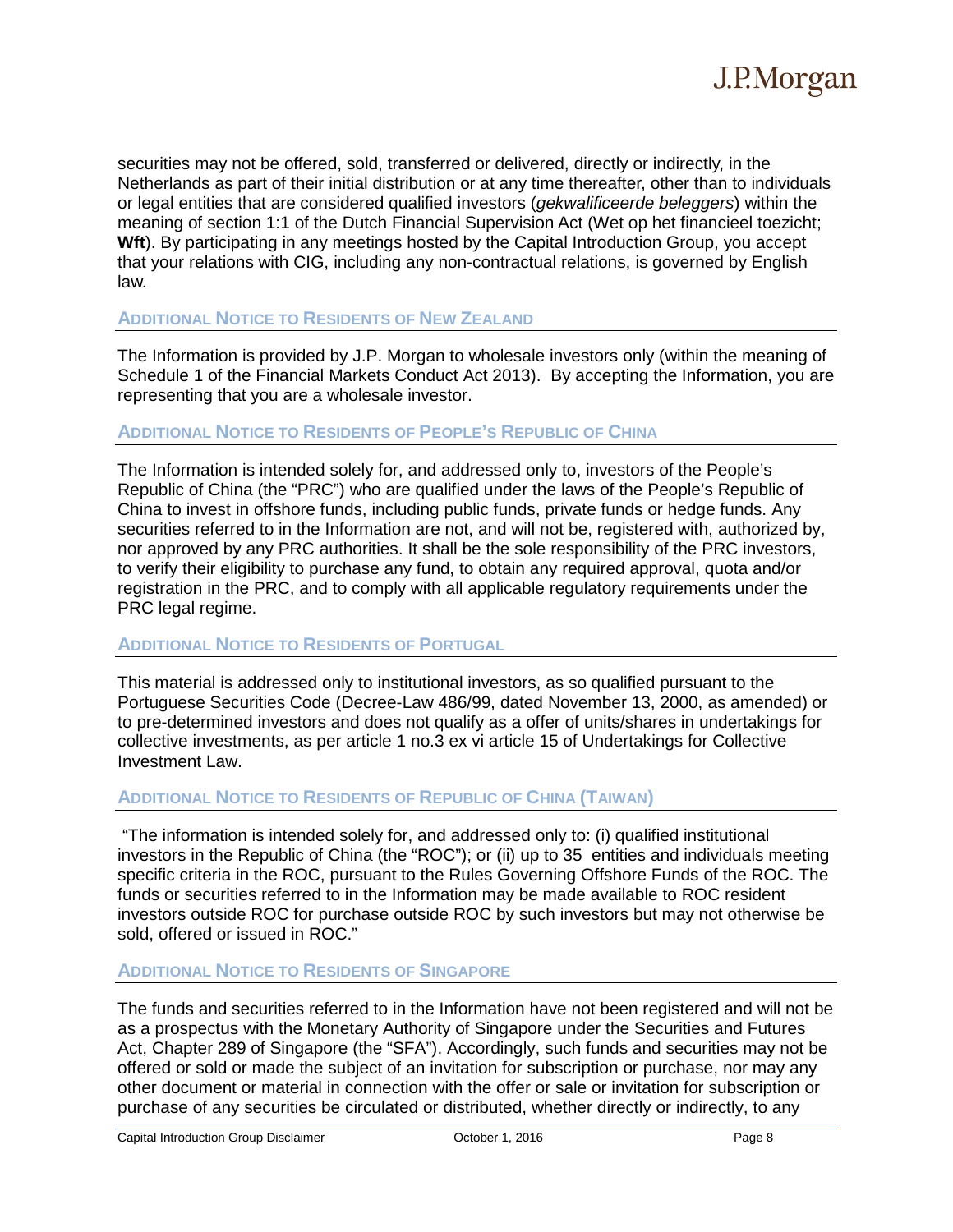person in Singapore, other than (i) to an institutional investor as defined in section 4A of the SFA, (ii) to a relevant person as defined in section 275 of the SFA.

#### **ADDITIONAL NOTICE TO RESIDENTS OF SPAIN**

The Information does not constitute, or is intended to be, an invitation or solicitation to invest in the fund(s). J.P. Morgan assumes no responsibility for the contents of the Information.

#### **ADDITIONAL NOTICE TO RESIDENTS OF SOUTH KOREA**

The Information is intended solely for, and addressed only to an "Institutional Investor" as defined in Article 1-2, Item 4 of the Foreign Exchange Transaction Regulations of South Korea. The Information is being provided for general educational purposes and is not intended as an advertisement (including an "investment advertisement" as defined in Article 57 of the Financial Investment Services and Capital Markets Act).

#### **ADDITIONAL NOTICE TO RESIDENTS OF SWEDEN**

This Information is not subject to any registration or approval requirements in Sweden under the Swedish Investment Funds Act (SFS 2004:46). This material has therefore not been, nor will be, registered or approved by the Swedish Financial Supervisory Authority (Sw: Finansinspektionen).

#### **ADDITIONAL NOTICE TO RESIDENTS OF SWITZERLAND**

The interests in the funds or securities referred to in the Information (including in any attached fund profile(s)) may not be offered, sold or advertised, directly or indirectly, to non-qualified investors within the meaning of the Swiss Federal Act on Collective Investment Schemes of June 23, 2006, as amended (CISA) in or from Switzerland. None of the Information (nor the attached fund profile(s) nor any other offering or marketing material relating to the funds or securities referred to therein) constitutes a prospectus as that term is understood pursuant to article 652a or 1156 of the Swiss Federal Code of Obligations or a prospectus pursuant to the CISA. The Information may only be used by those persons to whom the Information is provided and may neither be copied nor, directly or indirectly, be distributed or made available to other persons.

None of the funds or securities referred to in the Information has been licensed for distribution to non-qualified investors with the Swiss Financial Market Supervisory Authority FINMA (FINMA) as foreign collective investment scheme pursuant to article 120 para. 1 CISA. Accordingly, pursuant to article 120 para. 4 CISA, the interests in the funds and securities referred to in the Information may only be offered, advertised or otherwise distributed, directly or indirectly, in or from Switzerland and any marketing or offering documents relating to any such fund or securities may only be distributed in or from Switzerland (i) by way of distribution to qualified investors as defined in article 10 para. 3 CISA and its implementing ordinance, and (ii) if the fund has appointed a duly licensed Swiss bank as paying agent in Switzerland. Investors in the interests in the funds or securities referred to in the Information do not benefit from the specific investor protection provided by CISA and the supervision by the FINMA in connection with the licensing for distribution.

#### **ADDITIONAL NOTICE TO RESIDENTS OF THE UNITED KINGDOM**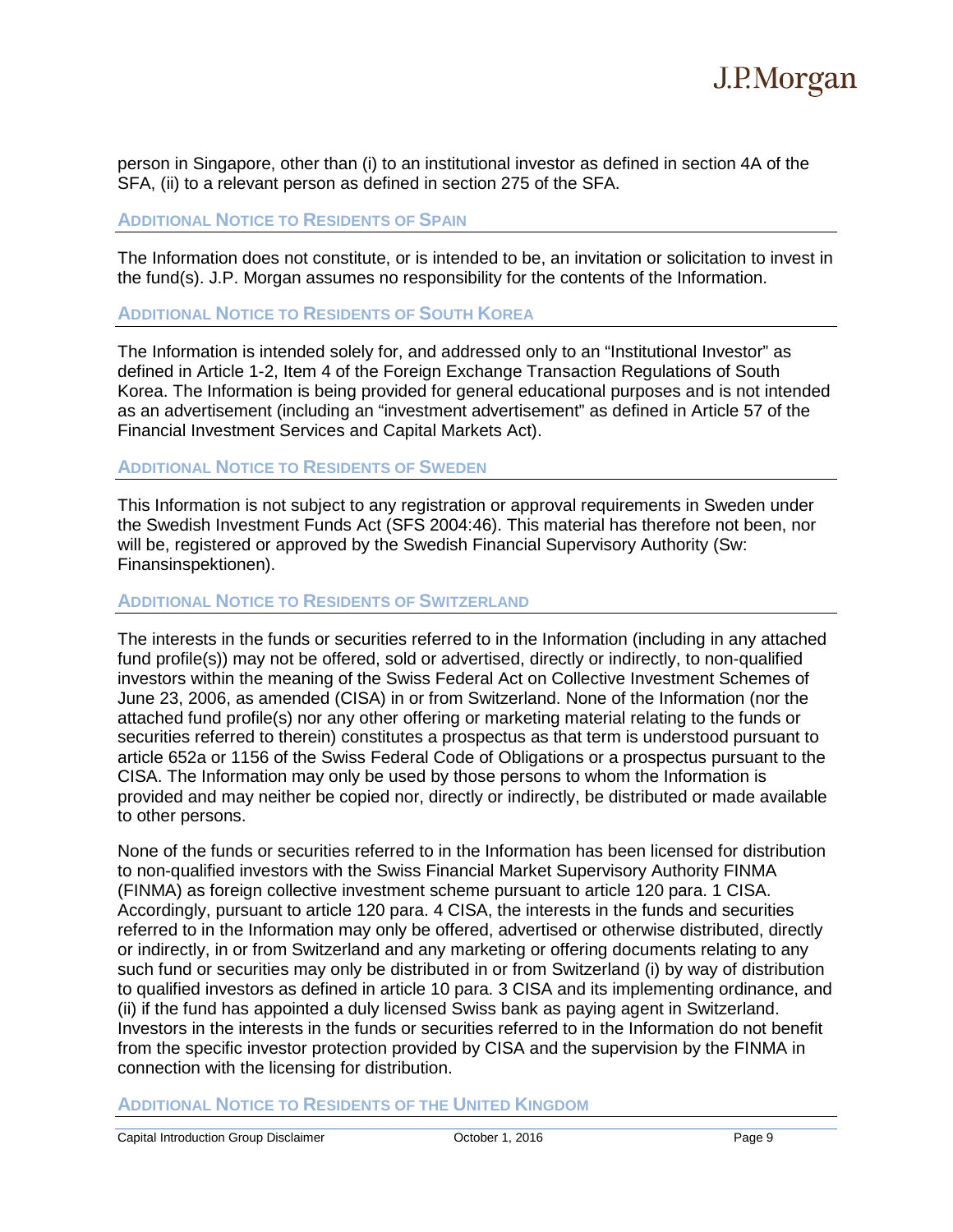The arrangements described in the Information presented in connection with the CIG Program may be categorized as unregulated collective investment schemes, as defined in the Financial Services and Markets Act 2000 (the "FSMA"). Promotion of such collective investment schemes is restricted and such schemes cannot be marketed in the United Kingdom to the general public. The Information presented in connection with the CIG Program may only be communicated, or caused to be communicated, to a person authorized to carry on a regulated activity under the FSMA (an "Authorized Person") or to persons otherwise having professional experience in matters relating to the particular type of investment (including in relation to participating in unregulated collective investment schemes) and qualifying as investment professionals under Article 19 of the Financial Services and Markets Act 2000 (Financial Promotion) Order 2005, as amended or to persons qualifying as high net worth companies or unincorporated associations under Article 49 of that Order, or, if the person communicating these Materials and the information presented in connection with the CIG Program (or causing it to be communicated) is an Authorized Person, to those persons otherwise having professional experience in matters relating to the particular type of investment and qualifying as investment professionals under Article 14 of the Financial Services and Markets Act 2000 (Promotion of Collective Investment Schemes) (Exemptions) Order 2001, as amended, or to persons qualifying as high net worth companies or unincorporated associations under Article 22 of that Order. Where the unregulated collective investment scheme is an alternative investment fund ("AIF") in respect of which the conditions in Articles 49 or 50 of the Alternative Investment Fund Managers Regulations 2013 (the "Regulations") are satisfied then such AIF may be marketed to Professional Investors (as defined in the Regulations).

J.P. Morgan does not under any circumstances approve the content of any Fund and/or Manager information or any other communication made by a Manager to Investor Participants for the purpose of section 21 of FSMA. The Information presented in connection with the CIG Program is not available to other categories of persons in the United Kingdom and no-one falling outside such categories is entitled to rely on, and they must not act on, any Information presented in connection with the CIG Program. The communication of the Information presented in connection with the CIG Program is unauthorized and may contravene the FSMA. None of the Information that may be presented in connection with the CIG Program constitutes, is intended to constitute, shall be treated as constituting or shall be deemed to constitute, an offer of any securities to the public (as defined in the Public Offers of Securities Regulations 1995, as amended) in the United Kingdom and accordingly no prospectus has been filed in the United Kingdom in respect thereof.

IRS Circular 230 Disclosure: JPMorgan Chase & Co. and its affiliates do not provide tax advice. Accordingly, any discussion of U.S. tax matters included herein (including any attachments) is not intended or written to be used, and cannot be used, in connection with the promotion, marketing or recommendation by anyone not affiliated with JPMorgan Chase & Co. of any of the matters addressed herein or for the purpose of avoiding U.S. tax-related penalties.

© 2016 JPMorgan Chase & Co. All rights reserved. All product names, company names and logos mentioned herein are trademarks or registered trademarks of their respective owners. Access to financial products and execution services are offered through J.P. Morgan Securities LLC ("JPMS") and J.P. Morgan Securities plc ("JPMS plc"). Clearing, prime brokerage and custody services are provided by JPMS in the US and JPMS plc in the UK. JPMS is a registered US broker dealer affiliate of JPMorgan Chase & Co., and is a member of

Capital Introduction Group Disclaimer Content Correct Page 10 Correct Page 10 Page 10